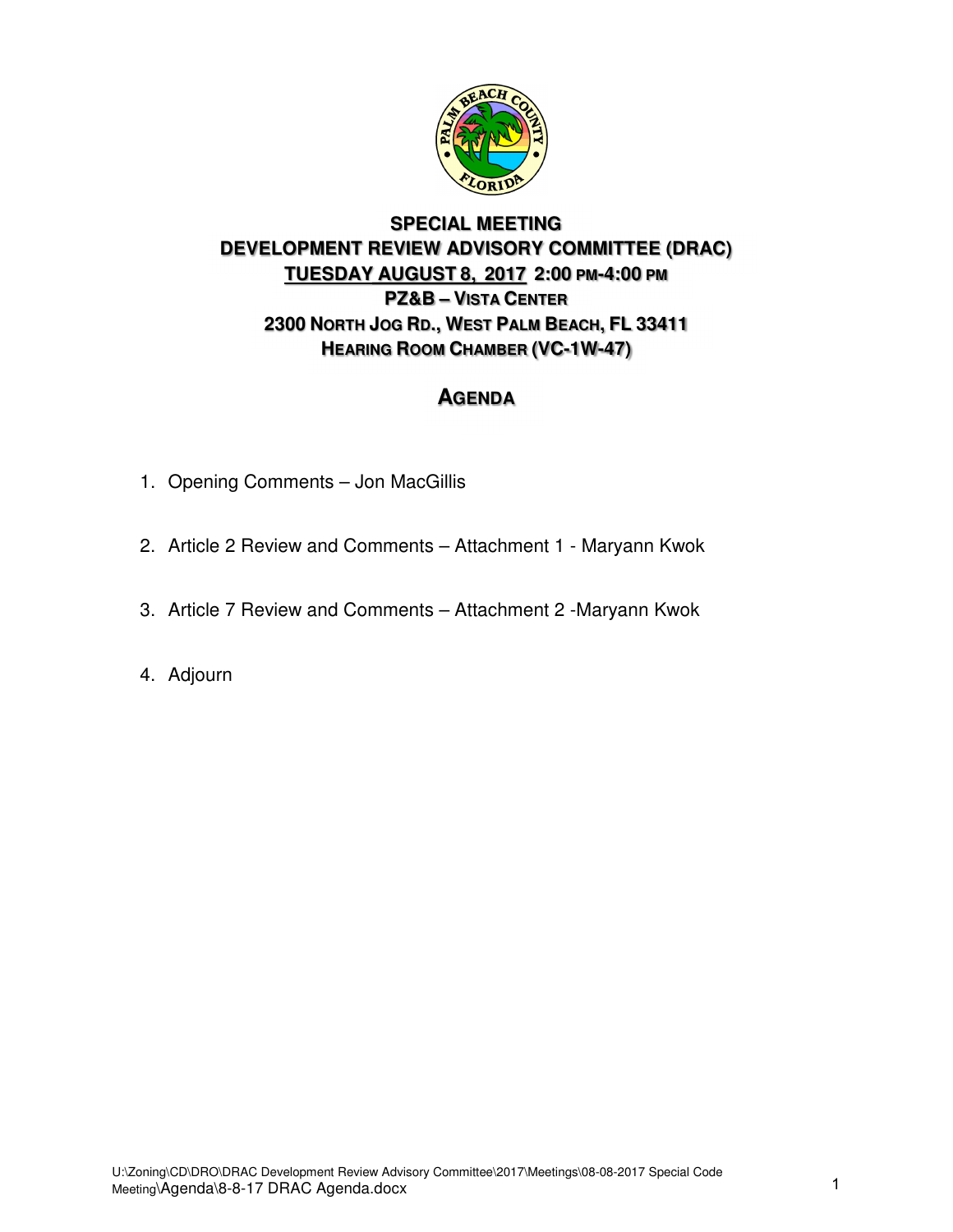#### **Article 2 Application Processes and Procedures Summary of Amendments August 8, 2017**

**Meeting with Subcommittee on Chapters A and B on June 27, 2017 Chapters C and Chapter G on July 25, 2017** 

# **Chapter A – General**

- Clarify Categories of Processes- Legislative, Quasi-judicial and Administrative
	- $\circ$  Examples of Legislative County Initiated Rezoning and Privately Initiated Amendments to the ULDC
	- o Examples of Quasi-judicial Class A Conditional Use, Type 2 Variance, Type 2 Waivers, Development Order Amendments.
	- $\circ$  Examples of Administrative Development Review Officer, Type 1 Variances, Type 1 Waivers, Administrative Modifications.
	- $\circ$  The term "Public Hearing" is a mechanism for due process, but for the purpose of Art.2, the Code will use Public Hearing to include those processes that are Legislative and Quasi-judicial.
	- o Reference Chapter 2.G, Decision Making Bodies in Chapter A. Chapter G describes the power and duties of each Authority.
- **Annual Zoning Calendar** Refer some critical dates in the Code to the Annual Zoning Calendar (Submittal/Comments/Resubmittal) for Public Hearing/Administrative/Type1 Variance. The calendar reference is repeated in Chapter B, Public Hearing and Chapter C, Adminsitrative.
- **Pre-application Appointment** Add PAA and encourage all official submittal of applications adhere to what were discussed at Pre-application Conference or at the Apointment.
- **Justification Statement** Add Justification Statement as part of the Submittal requirement. Staff provides examples of Justification Statements after last DRAC meeting.
- Relocate requirements under Public Hearing process to Chapter B.
- Relocated requirements under Administrative process to Chapter C.
- Some requests such as TDRs will be a Class A Conditional Use.

# **Chapter B – Public Hearing Processes**

- Reorganize and consolidate Public Hearing review procedures, which are currently located in different section of the Code in one place.
	- o Review, Certification, Notification, Scheduling of hearings, staff reports, Postponements are in beginning of Chapter B.
	- o Types of Applications listed in details: purpose, standards to evaluate, etc.
	- o Reminder to Agents that Standards must be thoroughly addressed in the Justification statement.
- Clarify the role of DRO who only reviews, certifies and provides a recommendation to the ZC or BCC for their decision.
- Proposed deletion of Airport Variance based on updated State Stats.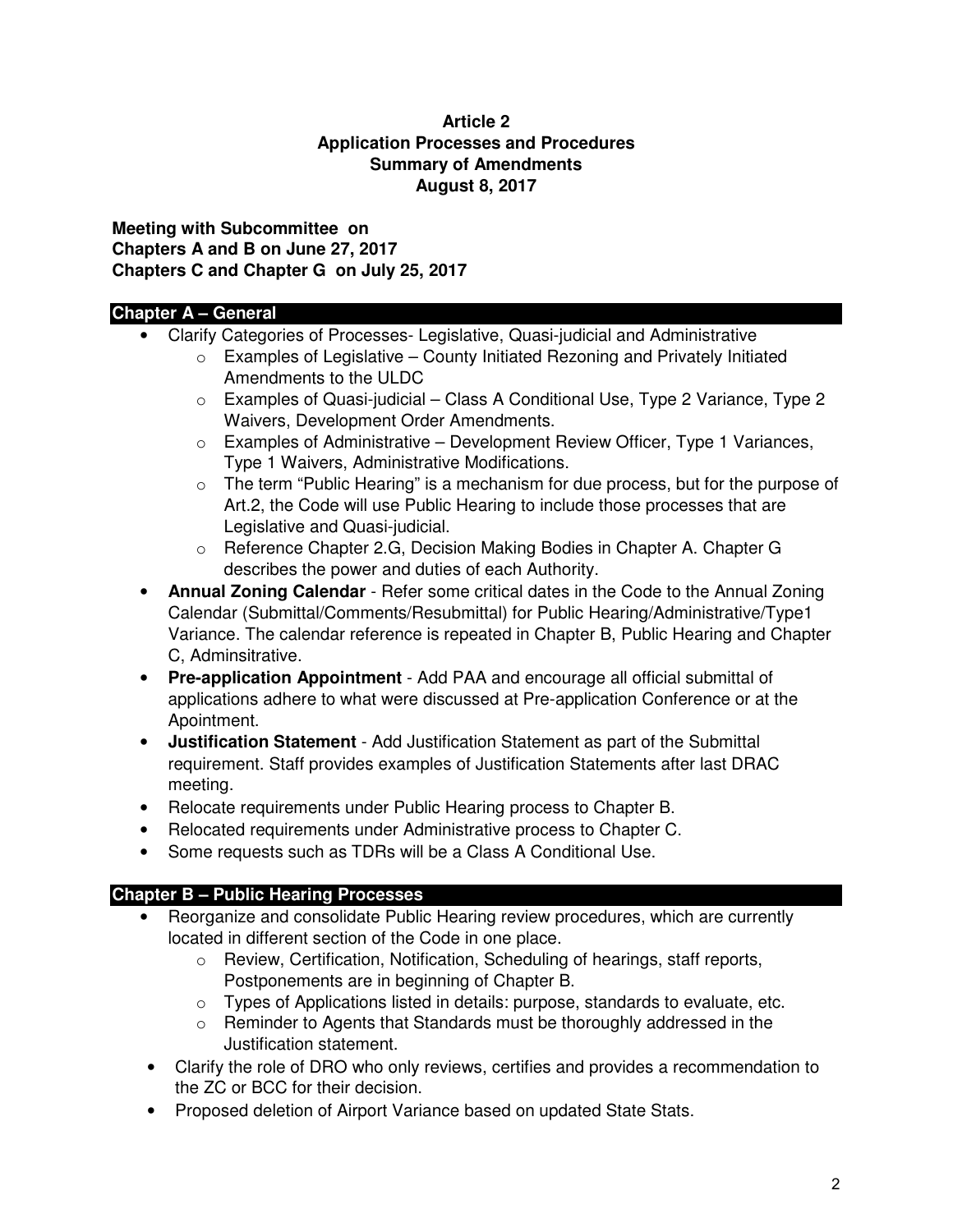• **Proceedings of Hearings** – proposed to require applicants present first and follow by Staff. The reason is since Staff has completed analysis and findings in the staff report. It is the responsibility of the applicant to present and defend the application.

# **Chapter D – Administrative Processes**

- Clarify the role of DRO who final reviews those applications that are approved by ZC or BCC.
- Clarify the role of DRO as an approval authority or decision making person for those uses under Use Matrix, Development Thresholds, etc.
- Add **DROE** and **Types II and III Concurrent Review processes**.
- Combine **Zoning Review** under **Zoning Agency Review** since the timeline of the 2 processes is the same.
- **Annual Zoning Calendar** Establish a new table, which includes processes and timeline. Submittal of application for different Sections of the Zoning Division varies from Monday, Tuesday and Wednesday, and some requests can be submitted on a weekly basis, and the remainder on a monthly basis.
- **Temporary Use** Replace the request "Special Permit" with "Temporary Use". The Authority or decision making person is DRO, and the process is Zoning Agency Review.
- **Special Permit** this process is reserved for those Emergency Structures (disaster recoveries) and Temporary Government or Utility structures related to construction activities. [PENDING AMENDMENTS]
- **Administrative Modifications** comparable to a DOA Create **Tables** to clearly identify thresholds of Full DRO and Zoning Agency Review. Combine Zoning review under ZAR because it will be the same staff and same timeline.
- **Reasonable Accommodation** (RA) is a request and is subject to the ZAR process The requirements for RA will be relocated to Art.5.K, where all the miscellaneous type of requests are located.
- Type 1 and 2 CLFs are requests and subject to ZAR process, and will be further clarified under Art.4, Use Regulations, Supplementary Standards.

### **Chapter D – Privately Initiated Amendments (PIA)**

- Establish submittal, review procedures for the PIA process.
- Acceptance of a PIA application to amend the ULDC shall be limited to
	- At the discretion of the responsible PBC Official in accordance with Art. 1.B.1.A, Authority, or
	- **Mandatory where the Planning Division has accepted a PIA application** to amend the Comprehensive Plan that will require a concurrent or subsequent amendment to the ULDC.

# • **Phase 1**

The Phase 1 PIA allows an applicant to submit a preliminary request for staff evaluation and recommendation, presentation to the LDRAB for recommendation, and final presentation to the BCC to deny the request, or direct the responsible PBC Official to accept a request for a Phase 2 PIA, or other direction including scheduling, limitations or other similar.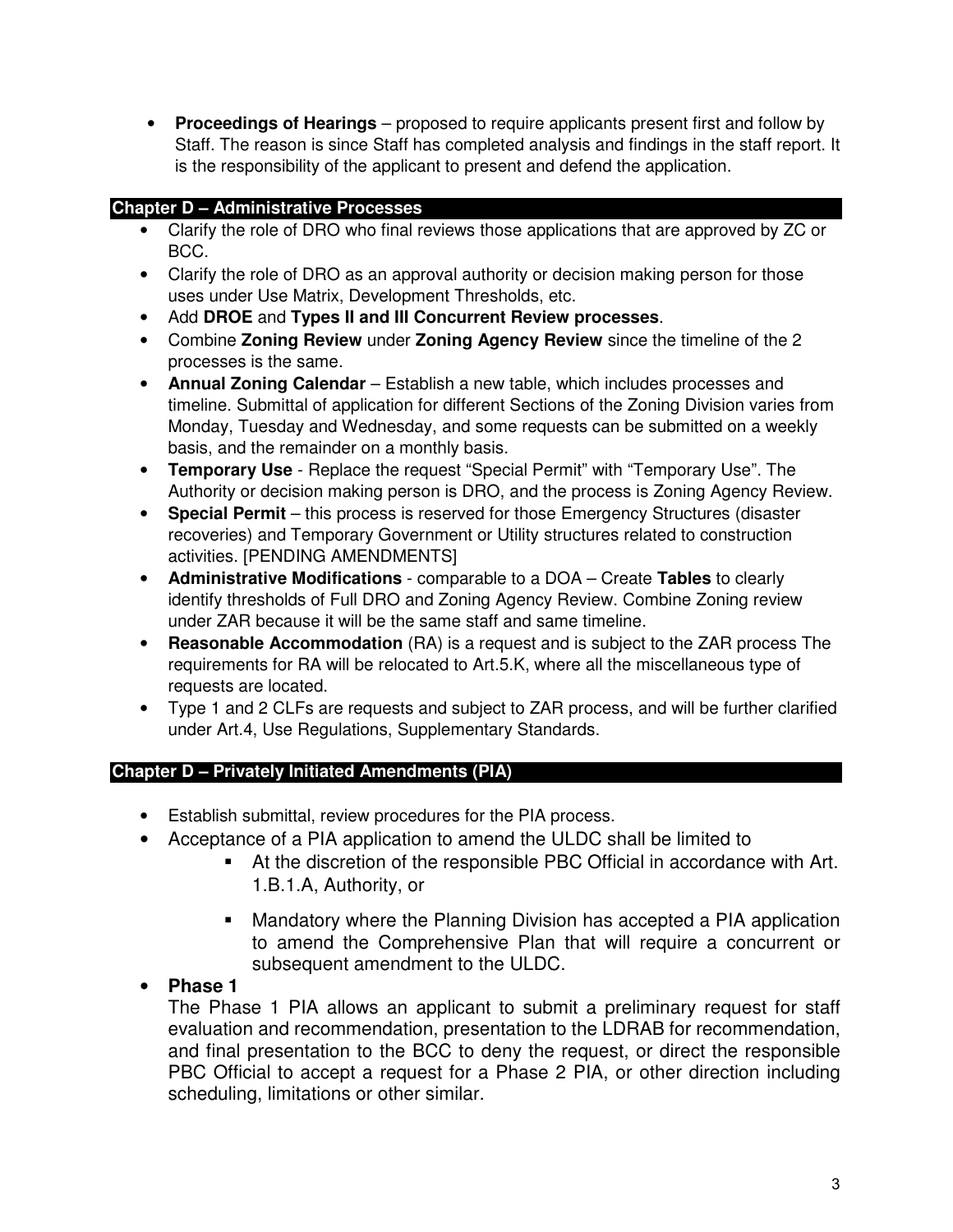# • **Phase 2**

The Phase 2 PIA allows for the applicant to coordinate with staff and any interested parties, and may require a more detailed analysis and supporting documentation to substantiate the request. Upon certification, the application shall be presented to the LDRAB, also sitting as the LDRC, to obtain a final recommendation and determination of consistency with the Comprehensive Plan, prior to being scheduled for presentation to the BCC for Request for Permission to Advertise. Prusuant to approval of the request, one or more duly noticed Public Hearings are required, in accordance with F.S. 125.66.

•

U:\Zoning\CD\DRO\DRAC Development Review Advisory Committee\2017\Meetings\08-08- 2017 Special Code Meeting\Attachments\8-8-17 Summary of Amendments - Article 2.docx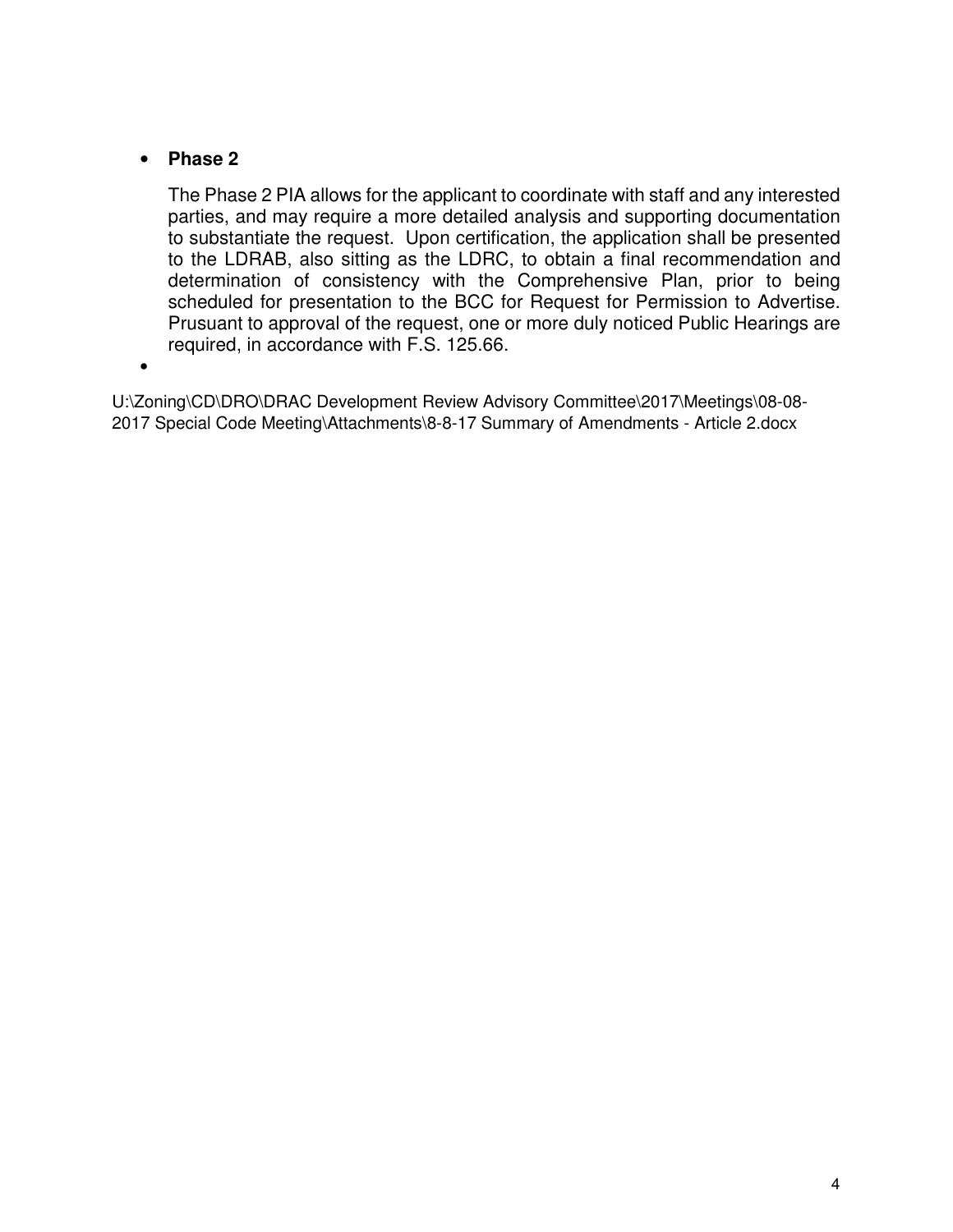#### **Article 7 Landscaping Summary of Amendments August 8, 2017**

Landscape Subcommittee met on the following dates: 5/17/17 on Chapters A, General and Chapter B, Applicability and Processes 6/20/17 on Chapters C and D 7/12/17 on Chapters E,F, G

#### **Chapter A – General**

- 1. Clarify that planting requirements are based on the Managed Growth Tier System (MGTS) of the County's Comprehensive Plan.
- 2. Relocate existing MGTS Compliance language from Chapter C to Chapter A.
- 3. Relocate specific objectives under Art. 7.A.1.A. 1-8 (e.g. Appearance, Environment… Removal of Prohibited Plant Species, etc.) and combined them under the affiliated Design Principles in Art. 7.A.1.B. This proposed consolidation is to reduce redundancy between these 2 Sections of Art. 7, and provide more realistic types of design principles that can be applied to the site design, and for staff to review and evaluate the merits of the landscape design and use of plant materials.

### **Chapter B – Applicability and Approval Process**

- 1. Relocate two sections related to Permit Review (Landscape Plan Review from Chapter H and Landscape Permit from Chapter E.2) to Chapter B.
- 2. Revise Type 1 Waiver for Landscaping Table to:
	- Make reference to section of the code where a Waiver is allowed (total of 10 Waivers)
	- Reduce Waivers and updated code to provide flexibility
	- Examples are Average Tree Height;
- 3. Landscape Plan is a requirement for Waiver requests. DRO may allow to show Waivers on the Site/Subdivision Plans.

### **Chapter C – Landscape Buffers and Interior Planting Requirements**

- 1. Consolidate landscape buffer and interior landscape requirements under Chapter C, the proposed amendment will reorganize the order of the requirements starting with the types of buffers (R-O-W, Compatibility and Incompatibility); interior planting and other miscellaneous standards pertinent to the overall landscape layout and design for both the perimeter and interior of a property.
- 2. Add palm or pines as a requirement in R-O-W and Incompatibility Buffers since they are always included as Conditions of Approval.
- 3. Consolidate Interior landscaping, which includes foundation planting and any open spaces interior to a lot or a PDD/TDD under this Chapter.
- 4. **Interior Planting Calculation** Clarify calculation for non-residential lots is based on pervious surface area only. The prior calculation was based on the entire lot area and is excessive in terms of planting requirements, and does not consider the deduction of buildings, parking lot, etc. Since the Code already requires perimeter buffers, landscape islands for parking areas and foundation planting; therefore, the proposed code will only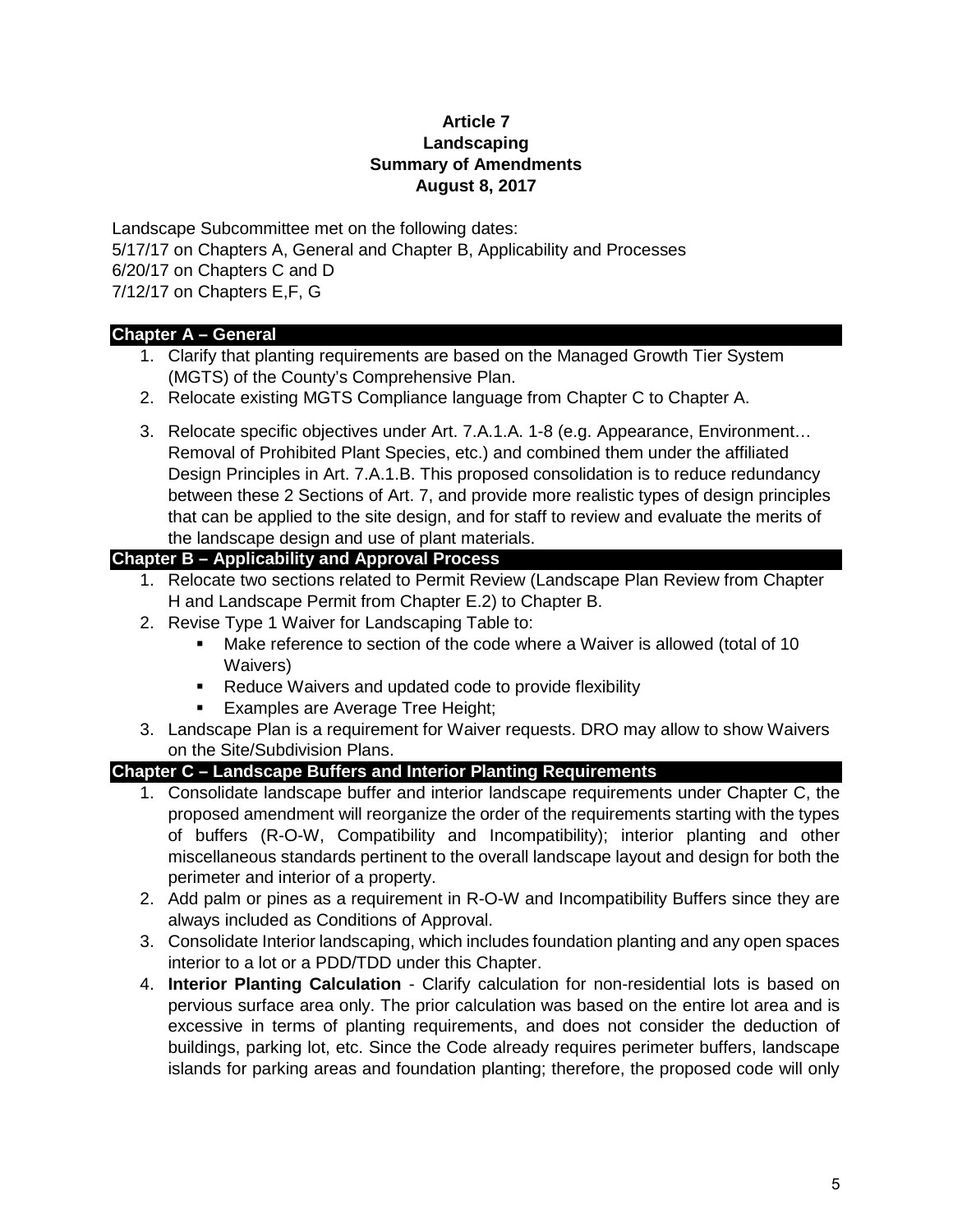require planting in the previous surface areas only, and adjacent to the retention areas subject to the approval of the Land Development Division.

- 5. **Vehicular Use Area** Establish landscaping for vehicular use areas for those auto-related or outdoor storage operations. Proposed 10% of the vehicular use areas that are open to the public.
- 6. **Other Articles** Art 3.E, MUPD, specify that the Alternative Buffer is subject to a BCC through a Type 2 Waiver.
- 7. **AGR** Relocate AGR PUD Landscape Buffer to Art. 7.
- 8. **Westgate Community Redevelopment Area** All the WCRAO requirements for buffer or planting requirements are in Art.3.B.14.
- 9. **Foundation Planting for Freestanding ATM or Unmanned Retail Structure** Only on non-point of service facades.
- 10. **Increase in Landscape Island Width** 10 feet for all Tiers. 15 feet depth remains.
- 11. **Landscape Islands in Parking Area** Allow increase in spacing for compact/electric cars. One landscape island for every 15 spaces for compact/electric cars in U/S Tier, and 12 cars for all other Tiers. (May introduce this amendment when updating Art. 6, Parking)
- 12. **Increased Island Interval** Islands must be increased by one foot for each additional space. 12 maximum spaces in the U/S Tier and 10 maximum spaces in all other Tiers.
	- *Example: In U/S Tier, islands are required for every 10 spaces, if the proposed is to increase to 12 spaces, the proposed islands that are located at each end must be increased to 11 feet for each island. This is promoting sufficient area for tree growth, especially in a paved area where high heat is being generated.*
- 12. **Divider Median** clarify how to apply divider median, see graphics. Every third aisle or sixth row of parking spaces. Increase median width to 10 feet for all Tiers.
- 13. **Landscape Diamond** Only allow in URA, IRO, infill redevelopment small sites. Palms only.

# **Chapter D – Landscaping Standards**

- 1. Under Ordinance 2016-042, the Code has been revised to specify how to measure size of a tree, palm and pine so that it is consistent with the latest version of the Florida Grades and Standards. Add reference to the Grades and Standards for Nursery Plants that was published by the Florida Department of Agriculture.
- 2. **Average Tree Height** A maximum of 25% for trees at 8 feet. The remainder can be a range of height (must be 9 feet and up) so that the overall total average tree height is at 12 feet.
	- *Example, 100 trees are required at 12 feet each, the overall total average is 1,200 feet. Applicant can provide* 25 trees at 8 feet, and a range of 9 to 14 feet trees to achieve the overall 1,200 total feet. This will allow the Applicant to use a variety of native species.
- 3. Consolidate all Shrub requirements, which are currently located in different Sections of Article 7, Chapters D and F, and combine them under the new Chapter D.
- 4. Clarify that hedges, fences and walls are considered as **Landscape Barriers** to provide screening effect. Clarify that Hedge materials are shrubs that are closely planted together to form a visual barrier.
- 5. Allow vinyl coated chain link fence if installed behind a hedge in R-O-W buffer without a Type 2 Waiver process.

### **Chapter E –Existing Vegetation, Prohibited and Controlled Species**